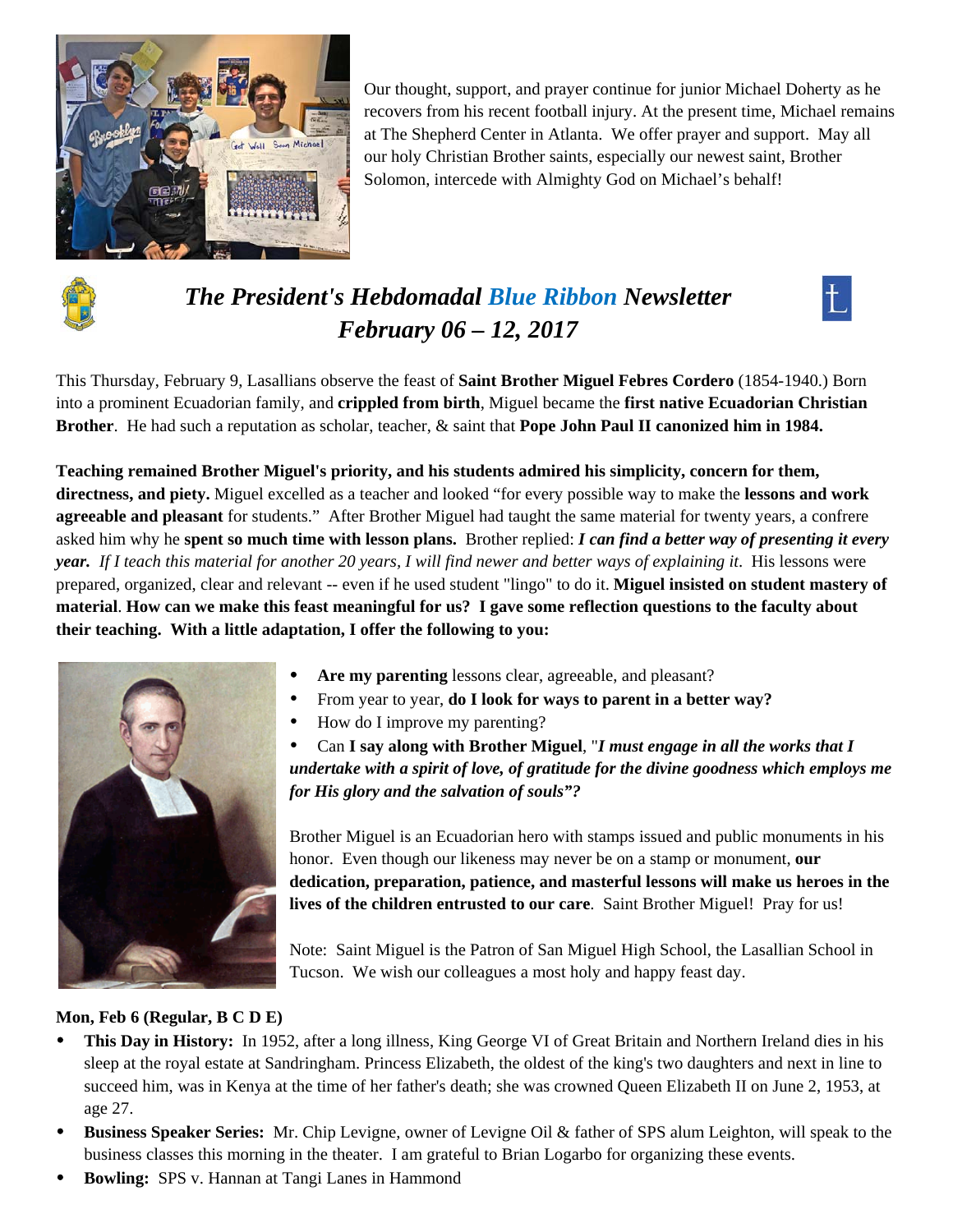**Parent-Teacher Conferences (5-7 in the BAC). This is an opportunity for you to briefly conference with your son's teachers.** 

#### **Tue, Feb 7 (Assembly, F G A B)**

- **TDIH:** In 2009, the New Orleans Saints defy the odds and win the Super Bowl. Pigs reportedly fly as city celebrates with holidays and parades.
- **TDIH II:** On this day in 1812, Charles John Huffam Dickens was born in Portsmouth, England. Celebrate the birth of this incredible writer! Read some Dickens today. Who can forget some of his immortal lines such as the opening of *A Tale of Two Cities*? *It was the best of times, it was the worst of time*s, *it was the age of wisdom, it was the age of foolishness, it was the epoch of belief, it was the epoch of incredulity, it was the season of Light, it was the season of Darkness; it was the spring of hope, it was the winter of despair, we had everything before us, we had nothing before us, we were all going direct to heaven, we were all going direct the other way.*
- **Wave All Your Fingers at Your Neighbor Day:** Greet your neighbors today with a big wave, but to show respect and appreciation, you must wave with all of your fingers
- **Basketball:** JV & Varsity at Ponchatoula
- **Bowling: SPS v. St. Thomas at Tangi Lanes**

#### **Wed, Feb 8 (Regular; C D E F)**

- v **Mass at 7 am in Chapel**
- **Boy Scout Day:** Today celebrates the birthday of Scouting in US. On Feb 8, 1910, Chicago publisher William Dickson Boyce filed incorporation papers in the District of Columbia to create BSA. SPS is proud to have so many students still actively involved in scouting and reaching Eagle
- **Basketball:**  $9<sup>th</sup>/JV/V$  at Chalmette;  $8<sup>th</sup>$  v. Jesuit at Rummel

# **Thu, Feb 9 (Regular, G A B C)**

- **TDIH:** In 1825, the U.S. House of Representatives votes to elect John Quincy Adams, who won fewer votes than Andrew Jackson in the popula**r vote.**
- **National Pizza Day**

# **Fri, Feb 10 (Feast of Saint Scholastica; regular; D E F G)**

- **St. Scholastica** (480-547) was the twin sister of St. Benedict, founder of the Benedictines. We rejoice with SSA on this feast and offer them prayer. The Benedictine nuns no longer serve there, but we remember gratefully their work from St. Scholastica Priory (on Stafford Road) for north shore Catholic education at SSA, St. Peter, & OLL. In remembering the sisters, we recall St. La Salle's words *"Oh, what glory there will be for those who have instructed youth, when their zeal and devotion to procure the salvation of children will be made public before all people! All heaven will resound with thanksgiving!"* Remember and celebrate these wonderful women and ask St. Scholastica to bless their legacy -- and our school and work as well.
- **Wrestling State Meet through Sat (Shreveport)**
- **Basketball:** JV & Varsity v. Slidell Senior Night

#### **Sat, Feb 11**

 **Today** we commemorate Our Lady's appearance in 1858 to Bernadette Soubirous, a 14 year old farmer's daughter. Today, 2-3 million pilgrims annually visit Lourdes. While this apparition occurred after the time of Saint La Salle, we know the Founder's great devotion to Mary: *"Beg the Most Blessed Virgin to obtain grace for you."* I encourage you to do so this week – and always.

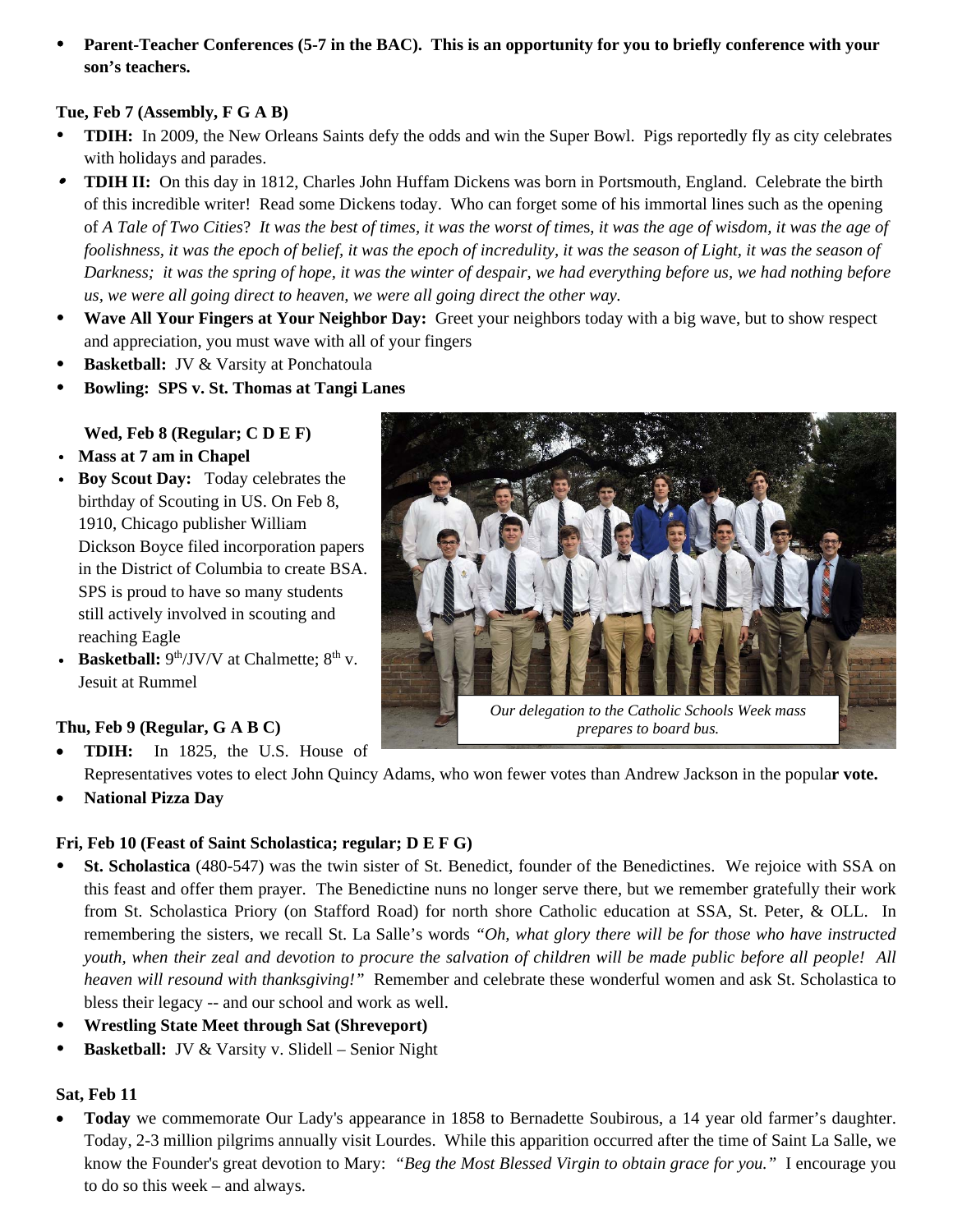- **Be Electrific Day:** Today honors the birth of Thomas Alva Edison and recognizes his electrical inventions, including the light bulb. Where would we be today without TAE!
- **Don't Cry Over Spilled Milk Day**: Today recognizes that everyone spills a little milk now and then. It's a day to be



optimistic, think positive, look on the bright side, and to find something good in everything that happens. As the song says: *Don't Worry, be Happy!* Try to smile all day today!

 **Lacrosse**: JV A & B in Crawfish Shootout in Lafayette; Varsity at Millsaps in Jackson

- **Baseball**: Varsity at Jesuit
- **Basketball**: 8<sup>th</sup> at St. Augustine
- **Robotics:** Robo Wolves Tournament in BAC
- **ACT on campus today**

#### **Sun, Feb 12**

**Lincoln's Birthday:** In 1809, the 16<sup>th</sup> President of the United States was born in wilderness Kentucky.

 **Oglethorpe Day:** General James Edward Oglethorpe, along with some 100 other Englishmen, landed at what is now Savannah, GA, on this day in 1733 and named the new colony Georgia for England's King George II

**National Stop Bullying Day –** Let's all work to eradicate this scourge from our schools, workplaces and lives.

**Congratulations, Yehia!** Last week, senior Yehia Elkersh was named the Non-Public Student of the Year for the civil parishes encompassed in the Archdiocese of New Orleans! This is an enormous honor. What makes it even more special is that Yehia is the third consecutive SPS senior to win this honor! Max Gold won in 2015, John Cresson won in 2016 and now Yehia wins in 2017. I can't remember when the Archdiocese awarded this prestigious honor to students from the same school in three consecutive years. We are beyond proud of all that Yehia accomplished since he first arrived here from Egypt, barely speaking English (and now scoring a perfect 36 on the ACT!) Yehia now moves into the next round of judging on Feb 15.

**Good News Dept:** Last week, I received \$15,000 from two donors who wish to remain anonymous. The stipulation was that the money be used for financial assistance. I am happy to grant their request. I remain more than grateful and hope that many others come forward to help make SPS accessible to all.

**More Good News Dept:** Last week, the Christian Brothers Retirement Community presented the school with quite a gift: they offered to sponsor a financially needy student. The money will come from the personal allowance that each Brother receives. As the retired Brothers lead very simple lives, they wanted their allowances to help support the Mission to which they have devoted their lives. Thank you, Brothers! *Ad multos annos!* 

#### **2017 - 18 Registration:** Please note the following:

- **Current 8th graders**: The deadline for registering was last Friday. While we will grant a few "grace days", we will soon start offering places of unregistered students to new applicants for next year. If you did not register your prefreshman son, I would appreciate knowing your intentions. Thanks!
- **Current 9<sup>th</sup> 11<sup>th</sup> grades**: We will email registration materials this week. Feb  $22^{nd}$  will be deadline in order to receive priority in scheduling.
- **Current 12th grade**: You do not need to register for SPS for 2017 18! Rejoice!
- **Registration will involve the payment of the \$300 registration fee.**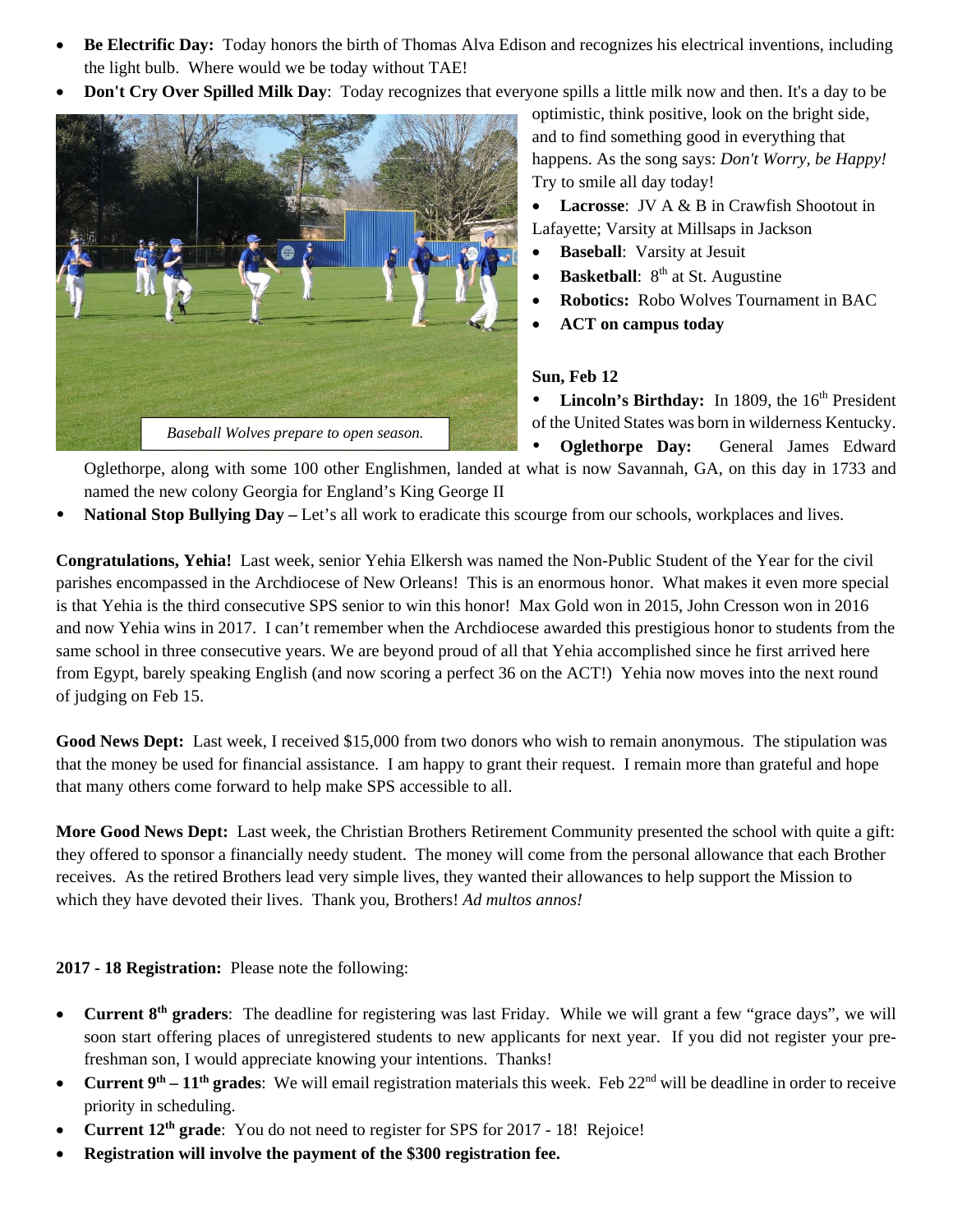

**Annual Fund:** Many thanks to those who have responded to my request. For clarity, I offer the following:

 Almost **all private schools conduct annual funds**; many are highpressured; ours is not – but I need your support to keep it from being highpressured.

 The Annual Fund funds tactical, short term projects, e.g. technology, special programs (e.g. engineering). The Capital Campaign funds large infrastructure projects (the \$4 million La Salle Hall renovation and the \$4.5 million new gym.)

 You may "pledge" your gift and pay later or in installments (monthly,

etc.). More and more families are using automatic credit card monthly payments of \$10 or \$20 dollars. WONDERFUL!

- While we do not send requests to grandparents, every year a number of grandparents do donate to the school. **AND WE NEED GRANDPARENT SUPPORT**! **If you would like to inform your son's grandparents of the drive, please do so – or provide me with an address and I'll personally appeal. I'll send them a nice "thank you" note, too!** Even a small donation (\$5!) is welcome.
- Gifts of stock are welcome.
- **No gift is too small. I repeat: no gift is too small!** What's important is that everyone participates. Of course, no gift is too large!
- If you are contributing to the Capital Campaign or financially supporting SPS in some other way, I understand! Thank you for your generosity. Can you send \$10 to the Annual Fund so I can show an increase in participation?
- Please consider helping if you have not already done so and are in a position to do so. Many thanks!

#### **Musings on Last Week:**

- **Pack Time:** We had an interesting activity last Tuesday. I hope your son told you about it. I was shocked, however, to learn that half of my Wolf Pack had never heard of the Tomb of the Unknown Soldier!
- **Bowling:** Wolves fell to a strong Albany and Holy Cross teams but bounced back and beat Ponchy.
- **Basketball:** Varsity had big wins over Hammond (Wolves scored 101 points!) and Covington, extending their district winning streak to 26 games!
- **Soccer:** A final regular season win against Bob Hope High School in Texas sets the stage for the start of the playoffs this week as the Wolves defend their state title. The Wolves are the #1 seed and have a bye the first round.
- **Wolf Tracks**: Congrats to Danielle Lavie for another great issue
- **Catholic Schools Week Mass:** Our delegation joined those of the other 84 Catholic schools in the Archdiocese of New Orleans to share and celebrate our common Catholic School heritage.
- **OLL Pep Rally:** Marching Wolves celebrated with OLL in style always a hit!
- **National Signing Day:** Six Wolves signed last Wed: T.J. Bedford, Texas State, football; Christian Roberts, Millsaps, football; Dylan Futrell, Birmingham Southern, Lacrosse; Trey Icamina, Millsaps, Football; Hayden Ocman, Rhodes, Football; and Bam Barriero, Rhodes, Football. Thanks to Karen Hebert for organizing the signings.
- **Young Lawyers:**"Now into court" went three teams of Wolves on Sat in the annual Mock Trials in New Orleans. I am grateful to Brian Logardo and lawyers Greg Pellegrini and Chuck Hughes for their work with our budding barristers.
- **Baseball:** The new season got underway on Fri (JV) and Sat (Var). Geaux Woves!
- **SPS Habitat Club:**Thank you for your work on Sat!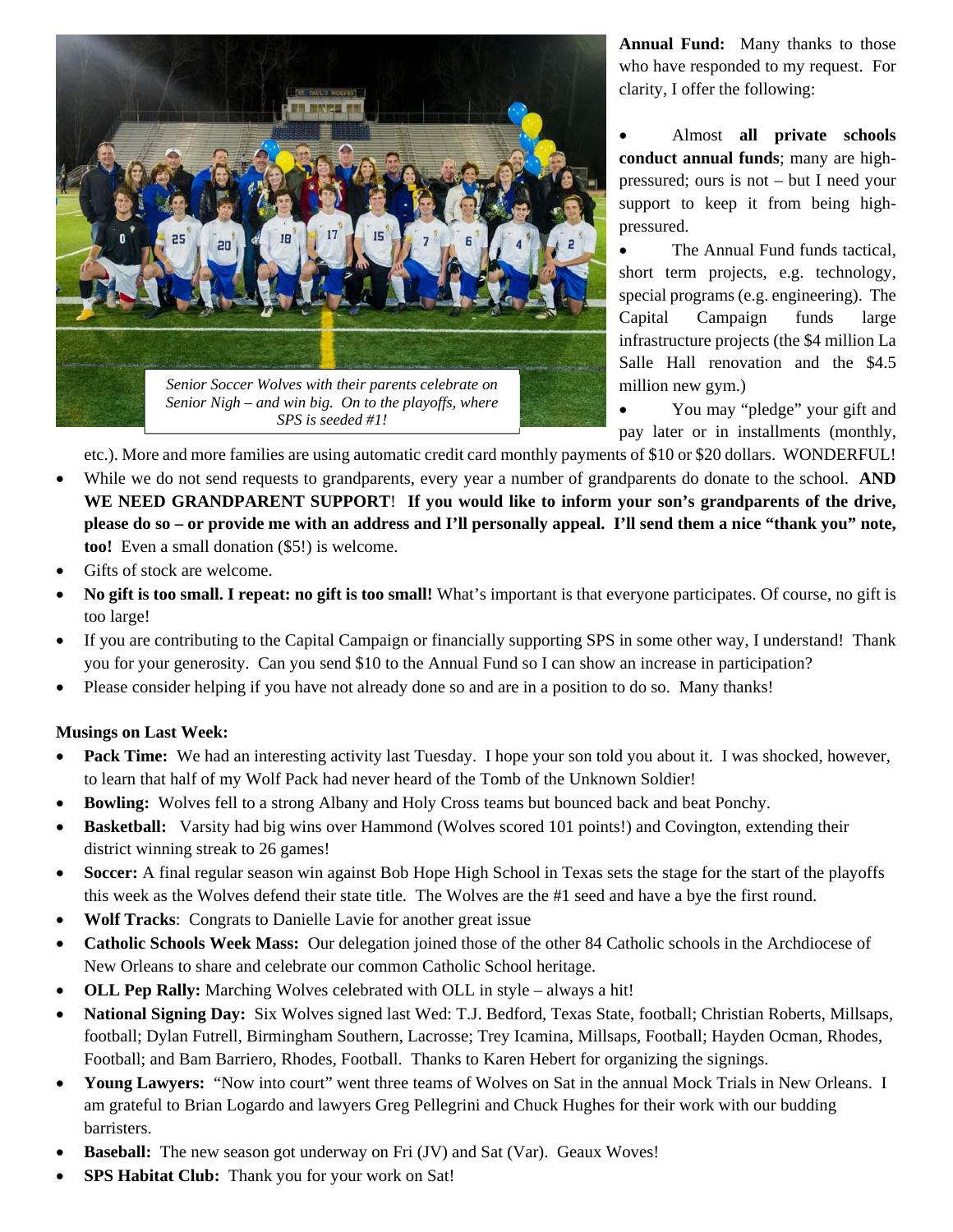- **Rugby:**Wolves were in action on Sat but I did not get any results.
- **Indoor Track:**In the LSU Last Chance Qualifying Meet on Sat, the 4 x 800 m relay team of Collin Sullivan, Frankie Durio, Evan Hendry, and Steven Schlottman finished in third place. Eric Coston won the 1600 m run as well as the 3200 m run. He broke the Carl Maddox Fieldhouse composite record for the 3200m run previously held by 2014 alumnus Zachary Albright! Congrats Indoor Track Wolves!

**Power of the Positive Educator – and Parent:** Here's the third of seven points that motivational expert Jon Gordon says all teachers should adopt in order to be effective. I again respectfully submit that these principles apply to parenting as well. So far, we have had "Be Positively Contagious" and "Take a Daily Thank You Walk.: This week, it's Celebrate Success:

*One of the simplest, most powerful things you can do for yourself and your students is to celebrate your daily successes. Instead of thinking of all things that went wrong at school each day, focus on the one thing that went right. Try this: Each night before you go to bed think about the one great thing about your day. If you do this, you'll look forward to creating more success tomorrow. Also, have your students do this as well. Each night they will go to bed feeling like a success and they will wake up with more confidence to take on the day.* 

**Greater Educational World Dept:** The latest results from the Trends in International Mathematics and Science Study (TIMSS), published every four years, were released recently. The results are based on tests taken by more than 600,000 students in 57 countries. Based on this study, **Singapore has the highest-achieving primary and secondary pupils in**  international education tests in math and science. The United States placed 10<sup>th</sup> in secondary math and did not **even place in the top ten in primary math – not a good sign for the future. In science, the US did not place in the top ten in secondary science and placed 10<sup>th</sup> in elementary science.** The top places in these rankings are dominated by East Asian countries, such as South Korea and Japan, which are pulling away from their competitors. The reason, according to the study? These countries have a culture that values education. I will avoid adding my commentary about how the US values education. To read more, here is a link to the BBC's story on this study:

http://www.bbc.com/news/education-38131731

**Greater Lasallian World Dept:** A sign in front of the Lasallian School in Myanmar announces availability of the Rev. Brother Director – only on Wednesdays! I'm thinking of having a sign like this made! Thanks to General Councilor and former SPS teacher Brother Tim Coldwell who sent me this during his travel to that part of the world!

**A SERVE TEN Reminder: Five service hours are due. Students must fill-out and turn in completed** 



**"Serve Ten" forms to the Counseling Department in order to get credit for their service hours. We have been advertising MANY service opportunities. Remember that service hours are mandatory, not optional.** 

**SPS Social Media:** Want up-to-date news on all of the good things happening at Saint Paul's School? Get event and classroom pictures, latest scores, calendar reminders, and spiritual uplifting by liking our Facebook page https://www.facebook.com/St.Pauls.School.Covington.Louisiana/ or following us on Twitter @SPSWolfpack. The strength of the Wolf is in the pack! Many thanks to Mimi Montiero for maintaining our social media information.

**New Year's Resolutions:** Please make the following part of your New Year Resolutions!

- If your son is absent, phone Erin before 9 am at 892-3200, ext. 1280, & **SEND A NOTE when he returns**.
- Have your son check Lost & Found which contains: coats, sweaters, shirts, lunch boxes, belts, etc.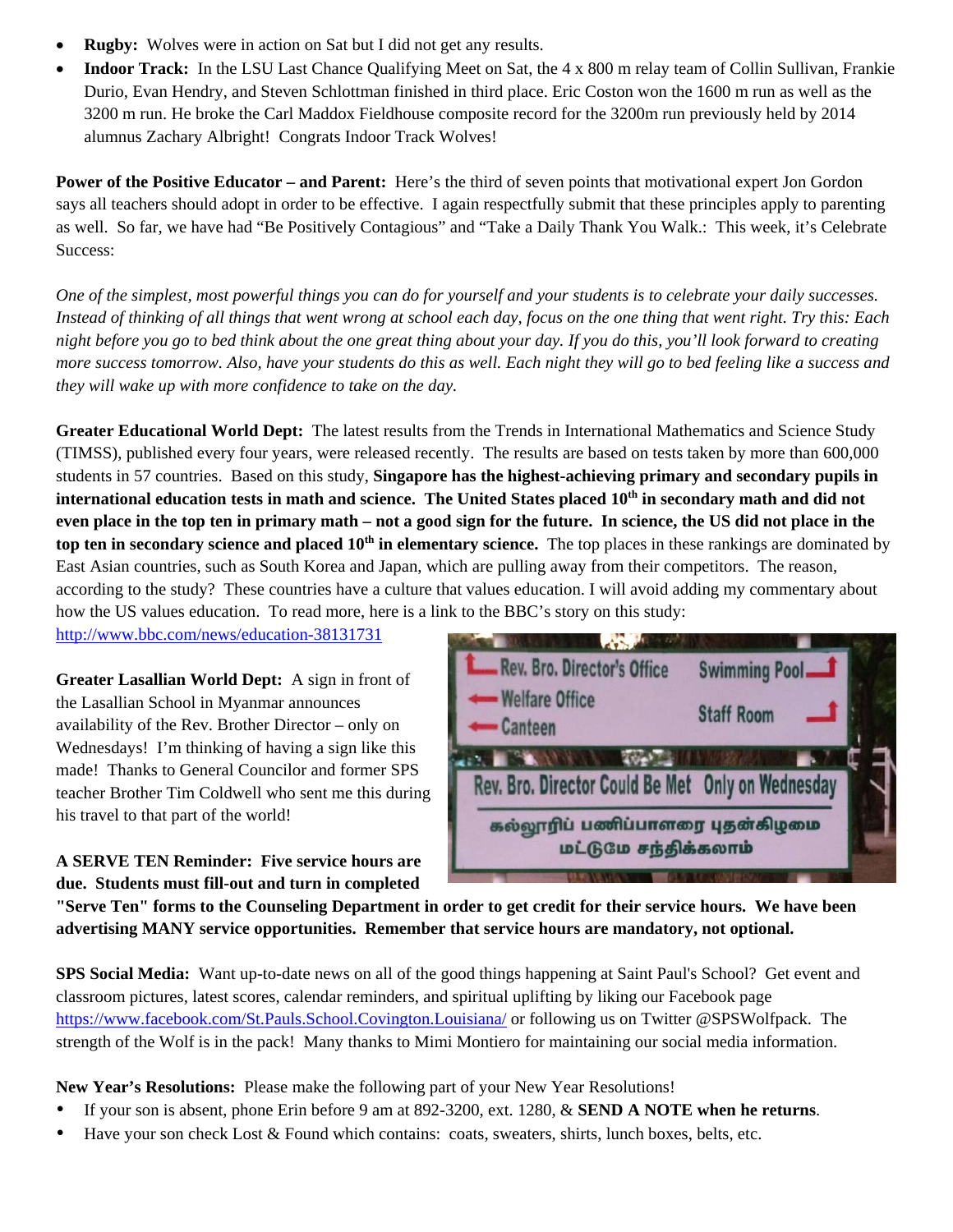**PLEASE – SAFE DRIVING:** Parents –let's start the second month of 2017 with a resolution for safe driving! Set an example for the students! Students – the neighbors are watching (and filming!) and we will take action! This applies at all times: after school, after practice, on weekends, at games, etc. Please obey the traffic laws: speed limit, no tailgating, no texting while driving, no cell phone use during school zone hours, buckle up, etc. Thank you!

**School Zone Cell Phone Ban:** It is illegal to use a cell phone in a school zone while driving. I see some students and parents driving in the morning and using a cell phone. This sets a bad example – and is illegal. Please do not drive on campus during school zone hours while using a cell phone.

**Lost and Found**: The accumulation continues. Sweatshirts, pants, belts, uniform shirts, many, many lunch boxes**,** books, art supplies, pencil cases, folders, flash drives, you name, it's probably in our lost and found. Parents, please put your son's name on things and stress with your son the need to be responsible with his belongings.

**Cash Back Programs:** Keep the following in mind when you shop:

- Amazon Smile: This website, operated by Amazon, lets customers enjoy the same benefits of shopping on Amazon.com. The difference is that when using AmazonSmile, the AmazonSmile Foundation will donate 0.5% of the price of eligible purchases to the charitable organization of your choice – which we hope will be Saint Paul's School! Click here to shop on AmazonSmile: https://smile.amazon.com/ch/58-1638895.
- Office Depot: We receive a store credit for each of your purchases. Give SPS name or number at the checkout. Our number is officially 70041640 but saying Saint Paul's will do. This will help a lot.
- Box Tops for Education: Each top is worth 10 cents which adds up quickly. Thanks to the Math Department for promoting this painless way to help SPS financially.



*Six Wolves signed college athletic scholarships last week (Photo courtesy of NOLA.com)* 

**And Speaking of Edline**: Please check Edline regularly for important info about your son's grade and SPS life. *Call Mik e Holmes, Edline administrator, at 892-3200, ext. 1044 if you need assistance.*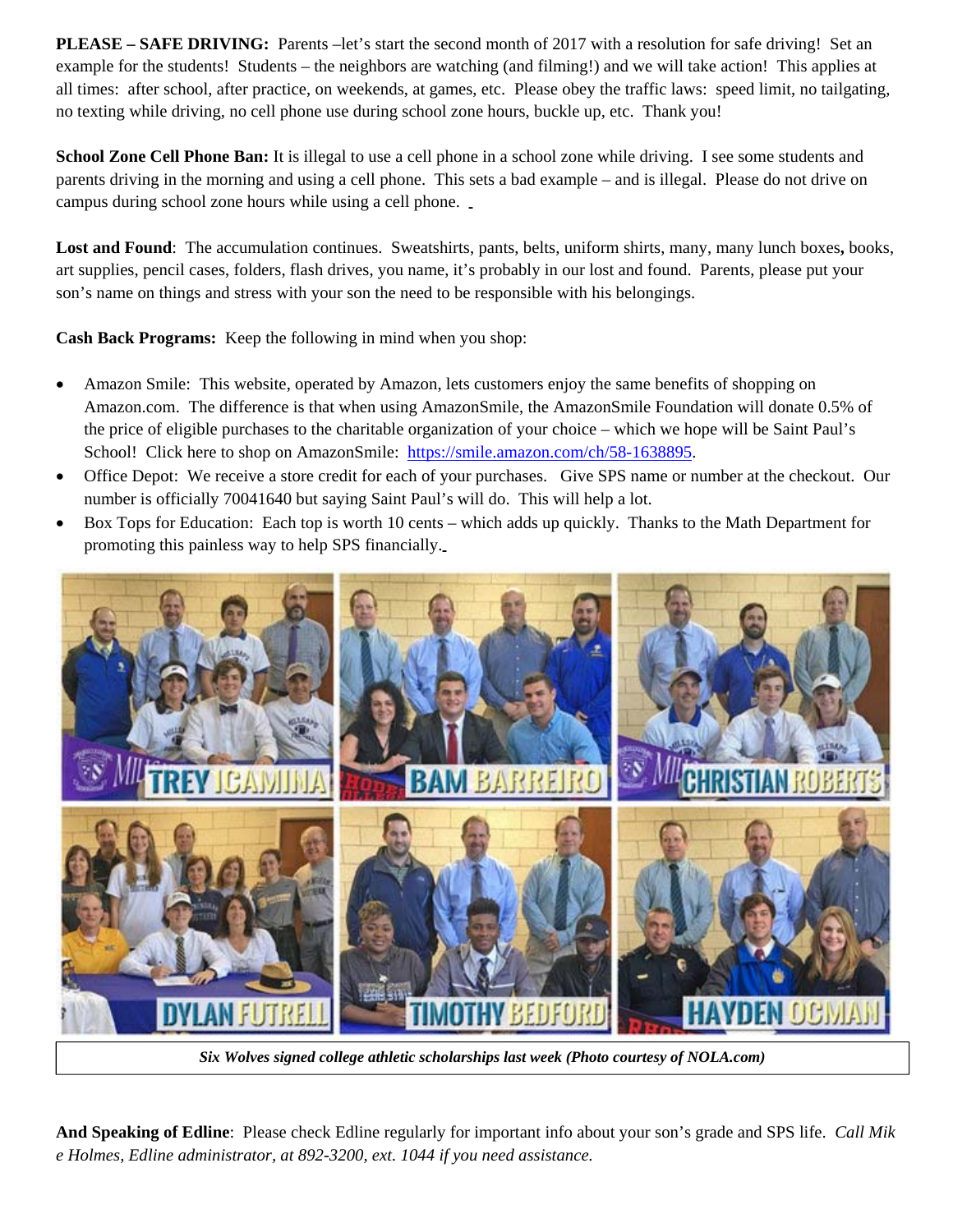**Tutoring:** The National Honor Society offers tutoring each Tue and Thu during ALL of Lunch in LaSalle Hall Room 205 and each Wed and Thu from 7:15AM in LaSalle Hall Room 212. It's easier to be tutored early in the than to wait until later in the quarter. Get a jump on exam study by visiting our NHS tutors! The tutors and friendly and helpful! To borrow a line from a popular commercial "put these men to work!"

#### **Archdiocese of New Orleans Family Life Apostolate's FATHER-SON HUMAN SEXUALITY PROGRAM**

Archdiocese of New Orleans Family Life Apostolate presents a FATHER-SON HUMAN SEXUALITY PROGRAM for fathers and their 12-14-year-old sons on Sunday, March 19, 2017 from 5-8 PM in St. Mary's Hall at St. Peter Catholic Church, Covington. Fathers and sons are invited to grow together in God's gift of human fertility and the wonder of growing up and becoming a man. The program is based on the teachings of Pope Saint John Paul II's "Theology of the Body". Presenters include peers, health care professionals and fathers. Cost is \$25. For more information, please contact St. Peter Office of Religious Education, 985.893.2446 or email ore@stpeterparish.com.

**A Statement from the Archdiocese of New Orleans Office of Catholic Schools Regarding the LHSAA:** *After much thought and discussion among many Catholic school leaders in the Archdiocese of New Orleans, it has been decided that New Orleans Catholic high schools will continue to work within the structure of the LHSAA at this time. We feel that this decision is in the best interest of our student-athletes, and as with all decisions we make in our Catholic schools, we put our students first.* 

**H of the W:** In honor of National Pizza Day:

- *Why was the pizza shop not doing well? It wasn't rolling in dough.*
- *How do you know if you're in love? If she steals a pizza your heart!*
- *I used to run a pizza restaurant called 'Calzone'… but it folded.*
- *How did the hipster burn his mouth? He took a bite of his pizza before it was cool!*
- *"Waiter, will my pizza be long?" "No sir, it'll be round."*
- *Want to hear a joke about pizza? Never mind… it's too cheesy!*
- *What type of person doesn't love pizza? A weirDOUGH.*
- *What did the parmesan say when it broke up with mozzarella? Sorry but, I'm just too mature for you!*
- *What does a pizza say when it introduces itself to you? It's slice to meet you!*
- *What did the angry customer give the pizzeria owner? A pizza his mind.*
- *Where do pepperonis go on holiday? The leaning tower of 'pizza of course.*
- *What's the difference between a pizza and my pizza jokes? My pizza jokes can't be topped!*
- *What do you call a sleeping pizza? A piZZZZZZZZZZZa*
- *A man takes a pizza, and starts sneezing uncontrollably. He asks the deliveryman, ''What the heck did you put on this pizza?'' The delivery man says, "We put on the pizza what you ordered, pepper only."*
- *OK, I'll stop!*

#### **A Look Ahead**

#### **February**

# 6 – BCDE- Parent -Teacher Conferences -- 5-7 – in the BAC (this is an opportunity for you to speak with your son's teachers

- 7 FGAB President's Assembly
- $8 CDEF$
- 9 GABC
- 10 DEFG
- 13 ABCD
- 14 EFGA Pre Freshmen in Explore Test
- $15 BCDE 9<sup>th</sup>$  in PLAN Test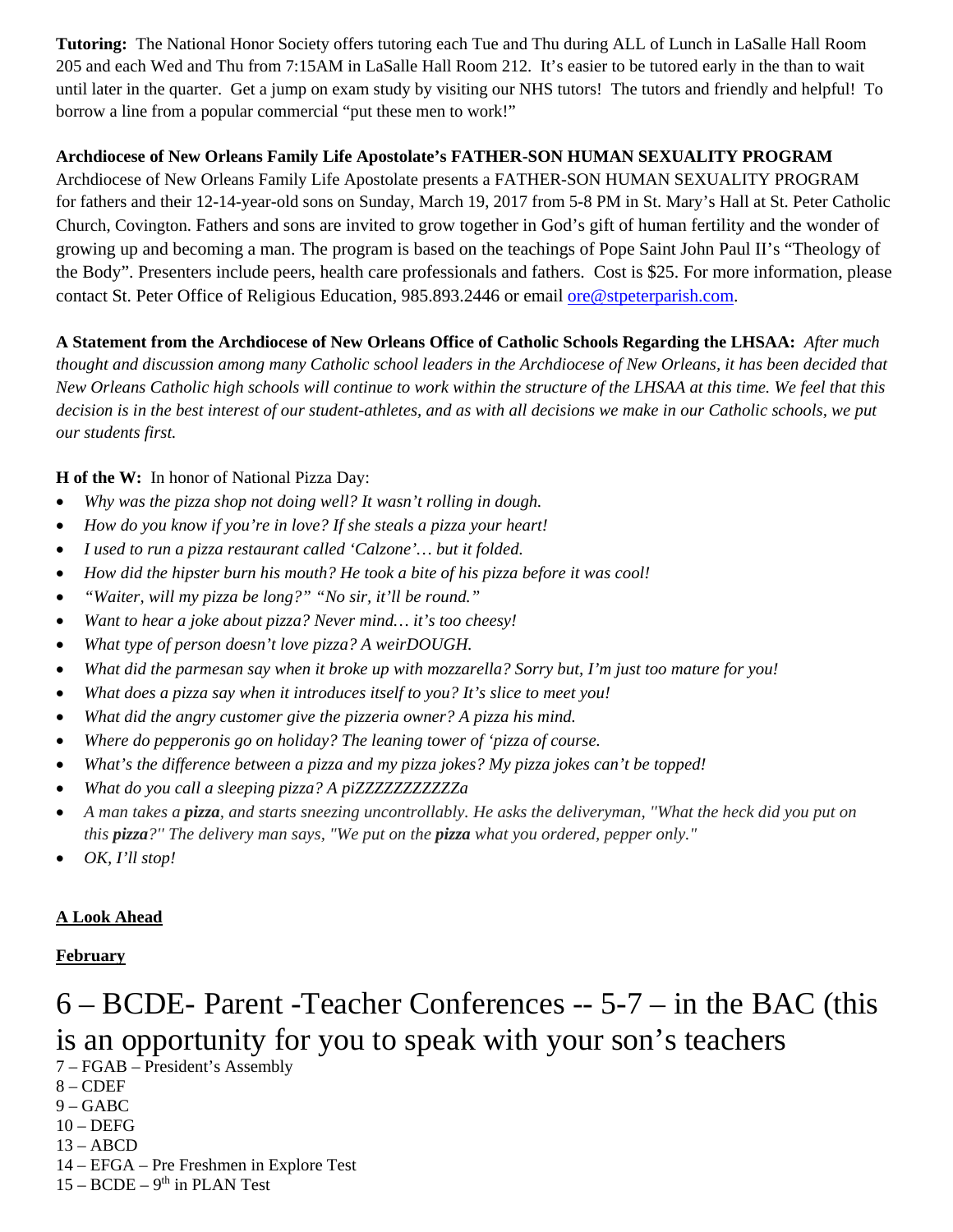- $16 FGAB 10^{th}$  in Pre ACT Test
- $17 CDEF$
- $20 GABC$
- 21 DEFG President's Assembly
- $22 ABCD$
- $23 EFGA$
- 24 Faculty Retreat Day no classes



**March** 

6 – BCDE 7 – FGAB – Pack Time  $8 - CDEF$  $9 - GABC - NAPE$  test for certain  $8<sup>th</sup>$  graders during G 10 – DEFG – End of Third Quarter

# **March**

- 13 ABCDEFG –St. Joseph Altar
- 14 ABCD President's Assembly
- 15 EFGA
- 16 BCDE
- $17 FGAB$  $20 - CDEF$
- $21 GABC$
- 22 DEFG
- 23 ABCD Juniors on Retreat/Angola
- 24 EFGA Juniors on Retreat/Angola
- 27 BCDE
- 28 FGAB Pack Time
- 29 –CDEF- 8/9th HR Breakfast in BAC

 $30 - \text{GABC} -10/11^{\text{th}}$  HR Breakfast in BAC  $31 - DEFG - 12<sup>th</sup> HR Breakfast in Cafeteria$ 

# **April**

- 3 ABCD Leadership Week
- 4 EFGA President's Assembly
- 5 BCDE Leadership Breakfast
- 6 FGAB- Guest Speaker
- 7 CDEF Feast of St. La Salle
- $10 GABC$
- 11 DEFG Pack Time Teacher Appreciation
- 12 ABCD Passion Play in BAC
- 13 EFGA Mandatum Assembly in Gym
- 24 BCDE
- 25 FGAB President's Assembly
- 26 CDEF
- 27 GABC
- 28 DEFG

# **May**

- $1 ABCD$
- 2 EFGA Pack Time (last)
- 3 BCDE Senior Exams
- 4 FGAB Senior Exams
- 5 CDEF Senior Exams
- 8 GABC
- 9 DEFG President's Assembly Band Awards in PM
- $10 ABCD$